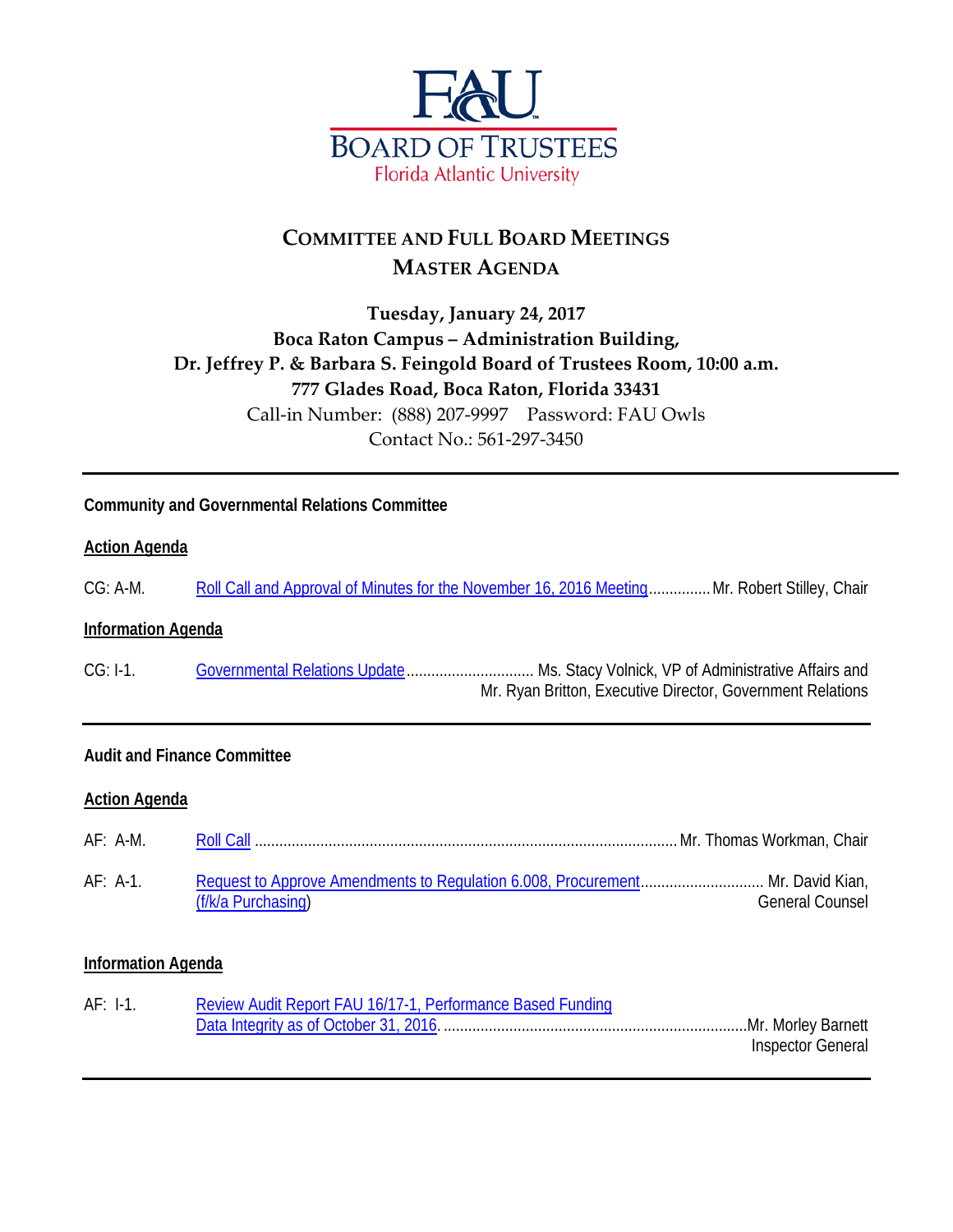### **Committee on Academic and Student Affairs**

### **Action Agenda**

| $AS: A-M.$ | Roll Call and Approval of Minutes for the November 16, 2016 MeetingMr. Daniel Cane, Chair                         |
|------------|-------------------------------------------------------------------------------------------------------------------|
| $AS: A-1$  | for Programs and Assessment<br><b>Bachelor of Arts in Interdisciplinary Studies -</b><br>Social Science (45.0101) |
| $AS: A-2$  | Request for Approval of Honorary Doctorate - Bobby CampbellDr. Gary Perry, Provost                                |

# **Information Agenda**

| AS: I-1.   |  |
|------------|--|
| AS: I-2.   |  |
| $AS: I-3.$ |  |

# **Full Board Meeting**

| $\mathbf{I}$ .  |                                                                                                                                       |  |
|-----------------|---------------------------------------------------------------------------------------------------------------------------------------|--|
| $\mathbf{II}$ . |                                                                                                                                       |  |
| III.            |                                                                                                                                       |  |
|                 | IV. Public Comments                                                                                                                   |  |
| V.              | <b>November 16, 2016</b><br>a.                                                                                                        |  |
| VI.             |                                                                                                                                       |  |
|                 | <b>Audit and Finance Committee</b><br>$\mathbf{a}$<br>AF: A-1 Approval Amendments to Regulation 6.008, Procurement (f/k/a Purchasing) |  |

**b. Committee on Academic and Student Affairs** AS: A-1 [Approval of Degree Termination: Bachelor of Arts in Interdisciplinary Studies –](http://www.fau.edu/bot/meetings/01242017/fullboard/ASA1.pdf) Social Science (45.0101)

AS: A-2 Approval of Honorary Doctorate - Bobby Campbell